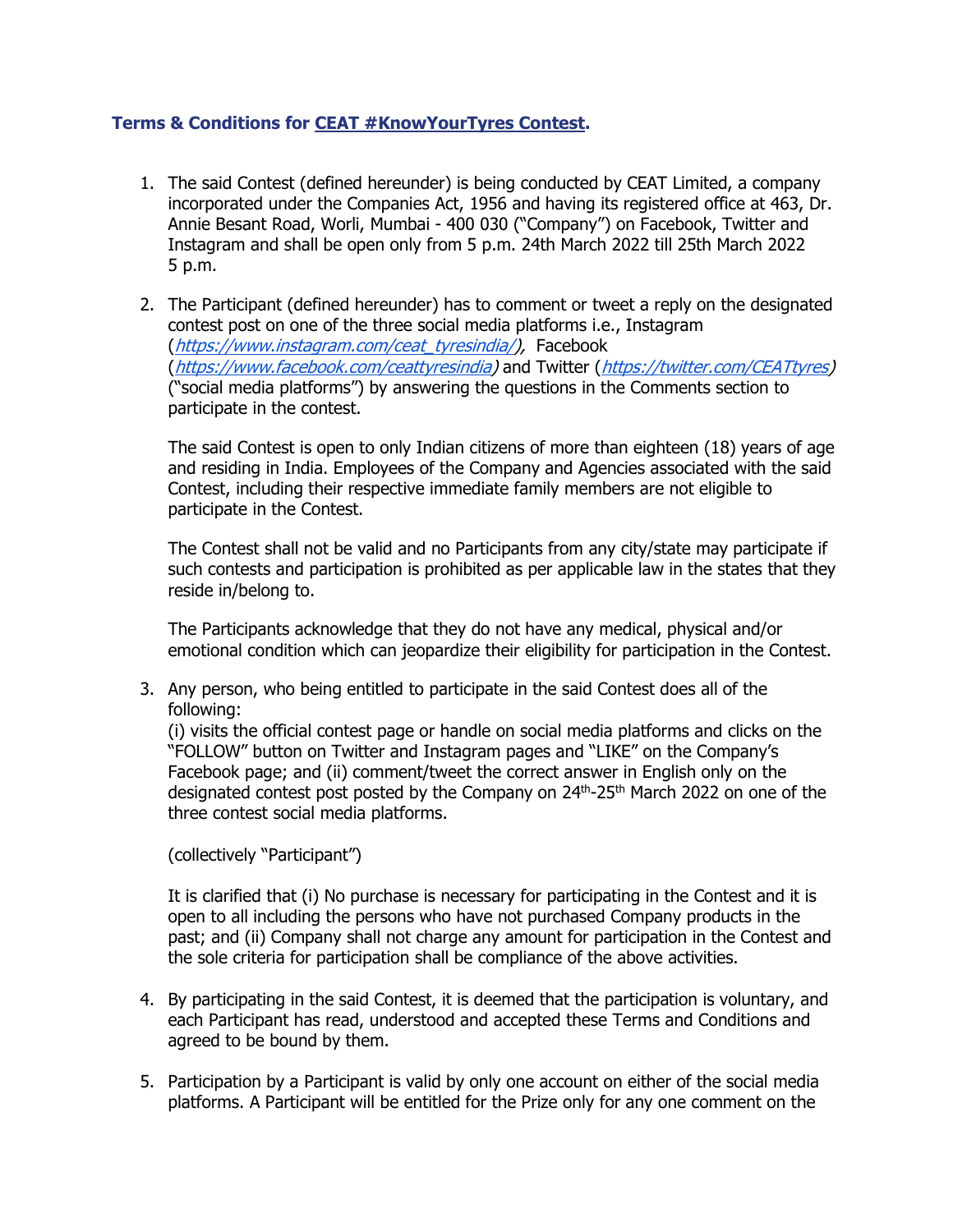designated post on any of the three social medial platforms. The Company holds the sole discretion to disqualify the Participant.

- 6. Total 6 (six) Unique Participants (6 participants overall from all of the platforms combined), out of all the entries received on the three social media platforms, shall be selected by the Company (at their sole discretion) as the best entry("entrie(s)") and shall be declared as the "Winner" of the said Contest ("Winner(s)"). The Company's decision on selection of the Winners shall be final and binding on the Participants. Mere Participation in the Contest does not entitle the Participants to win the Prize.
- 7. "Prize" shall mean an Amazon voucher issued by the Company worth Rs. 1000 (One thousand) only. The Prize shall be subject to the terms and conditions as specified by Amazon from time to time. The Prize shall be valid for a period of 1 (one) year from the date of issue. The Prize is non-exchangeable for cash equivalent. The Company holds the complete right to change the Prize at any time without any prior notice.
- 8. The name of the Winner shall be announced on social media platforms through a wall post. Upon such announcement, the Winner is expected to contact the Company and convey their acceptance of the Prize within 24 (twenty-four) hours from date of declaration. In case of failure to do so, the Winner/s shall have deemed to have waived his/her entitlement to the Prize and the Company shall be entitled to announce another Winner or deal with the Prize in any manner that they may think fit and proper.
- 9. The Winner shall provide his/her name, mobile number, other contact details (if applicable), email address and any other information including photographs (if so requested) that may be required by the Company (collectively "Personal Information") in order to participate in the said Contest and shall be bound by the "Privacy Policy" available on Company's website [www.ceat.com.](http://www.ceat.com/)
- 10. By sharing Personal Information, the Winner hereby expressly:
	- a. Confirms that the information shared by the Winner is complete, correct and accurate; and
	- b. confirms that she/he is authorized to disclose such Personal Information and that such disclosure complies with the privacy legislation within the geographical scope of this Contest, and the use of such Personal Information by the Company as contemplated herein (including, without limitation, the disclosure of such Personal Information to external agencies or third parties) is permitted; and
	- c. consents / permits the Company to use and share (including third parties) the Personal Information for all purposes connected to the said Contest and as per applicable laws. In view of such consent the Winner shall not be entitled to file any claims against the Company for using or sharing the said Personal Information for purposes connected to the Contest; and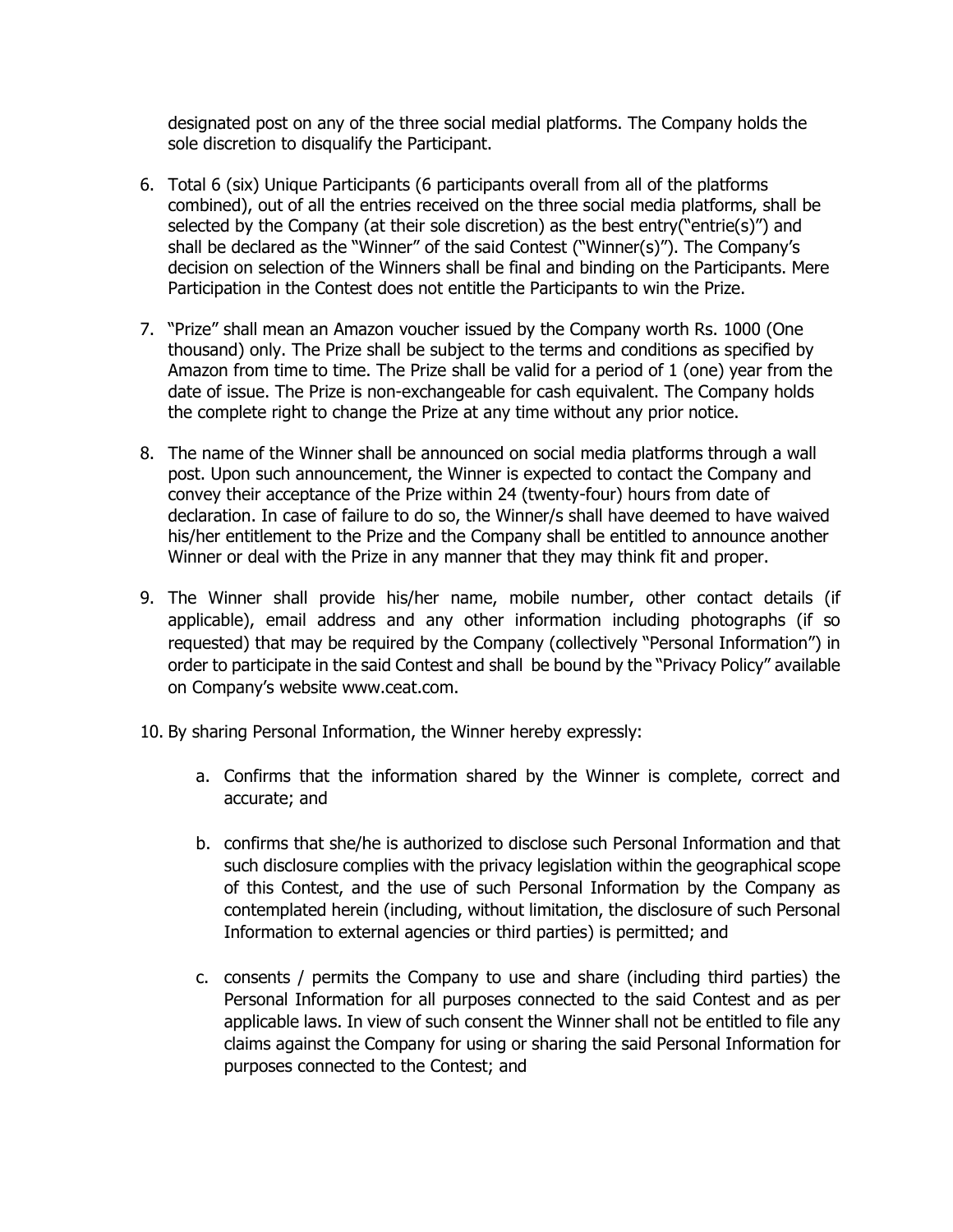- d. agrees to waive the 'Do not Disturb' subscribed by them and confirms that the Company or their representatives shall be entitled to contact the Winner for any particulars pertaining to the said Contest and related activities.
- 11. By participating in this Contest, the Participant(s)/Winner(s) agree and undertake to be unconditionally bound by the terms and conditions, terms of use, privacy policy and such other policies of social media platforms. It is further clarified that social media platforms reserve the sole and exclusive right to make any amendments to its terms and conditions from time to time, at its discretion, and the Participant/Winner shall be responsible for checking the same without any recourse to the Company. Any content/comment/reply/tweet uploaded in any other format other than that prescribed by such platform will be deemed invalid and will be disqualified from the Contest without any prior intimation by the Company.
- 12. Participants shall not post any profanity, obscene, provocative, copyrighted, questionable or abusive comments on the social media platforms. In case of any noncompliance to this obligation by the Participant, the Participant shall be disqualified from participating in the said Contest and the Company reserves the rights, in addition to removing such post, and/or to take a legal action against such Participant.
- 13. The Company shall be entitled to call upon the Winner to produce such documents as may be necessary to provide their identity. Failure to produce adequate documentation may result in forfeiture of the Prize/s.
- 14. In case any Winner is subsequently found to be (a) disqualified; or (b) ineligible; or (c) if the Company has reasonable ground to believe that the Winner has breached any of the terms and conditions of the Contest, the Company reserves its right to cancel/forfeit the Prize and confer the same to another Winner or deal with the same in the manner the Company deems fit and proper.
- 15. The Prize shall be sent via email to the Winner, upon the winner sharing his/her details and documents with the Company as requested.
- **16.**The Company shall not be responsible if the delivery of the Prize is not possible due to reasons including but not limited to incorrect email address provided by the Winner (s), incorrect phone number, etc. Further, the Company shall not be responsible or liable for any technical disruption and/or failure and/ or any other difficulties of such nature, due to which the Winner is unreachable or for any other difficulties of such nature, due to which the Company is unable to intimate the Winner or deliver the Prize to the Winner.
- 17. Income tax, gift tax or any other statutory taxes, duties or levies as may be applicable from time-to-time, arising out of the Prizes, shall be borne and paid by the Winner. The Winner shall indemnify and keep Company Indemnified against any losses, claims, expenses, costs and actions initiated against the Company due to any non-compliance by the Winner.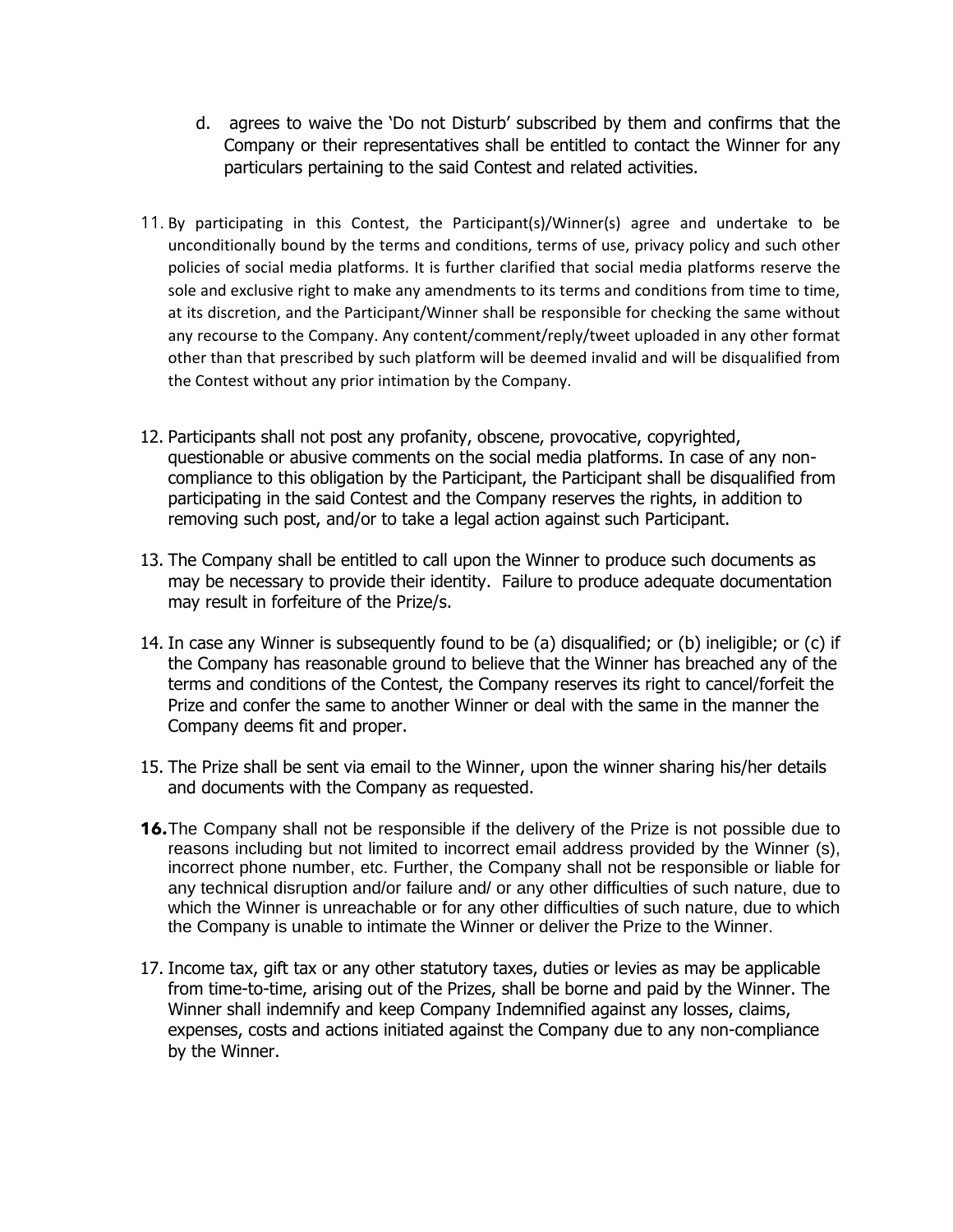- 18. The Winner/Participant agrees to co-operate with the Company and their agencies and authorizes the Company and their agencies to use the comments/tweets/replies shared by them, Personal Information shared by them, data gathered during the said Contest in their communications, including marketing promotions and advertisements for the Company's branding, any media or future promotional activities, publicity and marketing material, without any payment or compensation to the Participant/Winner. The Winner/Participant also agrees to participate in any advertising or publicity activities arranged by the Company relating to the said Contest and agrees that the Company shall be entitled to publicize the name and/or photograph of each Participant/Winner in such mode and manner as they may think fit.
- 19. By participating in the said Contest, the Participants waive all copyrights, moral rights and any related rights in the comments/tweet/ replies posted by them on social media platforms as part of the said Contest and consents to the Company's right to click photographs, take pictures, shoot audio-visuals, tape, record, exhibit or portray them as the Winners/Participants ("content") and/or publish such content. The Participant further grants irrevocable consent in perpetuity to use, edit, exhibit, publish and/or exploit the content, in any and all applications including advertising, commercials, promotion, stories, text, illustrations, articles and commercial exploitation, throughout the world, in any and all media, mode or format whether now existing or hereinafter developed, including but not limited to radio, broadcast and television, newspapers, social media, magazines, and electronic media, at any time without the Participant's further knowledge or consent and without any compensation whatsoever.
- 20. The Company's decision on all matters relating to the said Contest, disqualification of Participant(s)/Winner(s), the Winner and the Prize(s) announced, or decisions taken thereunder shall be final and will be binding on all Participants. No correspondence or clarifications or questions shall be entertained regarding the same.
- 21. No other offers/contest can be clubbed with this Contest.
- 22. The Company shall not be liable for any loss or damage or for expenses arising in connection with the Contest or the Prize, including any act or omission relating to any Participant's participation, howsoever caused.
- 23. Non-conformance by the Participant to any and all the Terms and Conditions herein or as revised by the Company shall invalidate the Participant's participation at any stage without notice thereof. The decision of the Company in this regard shall be final and binding upon the Participant(s).
- 24. Each Participant understands that each of the officials of Company engaged in the organization and management of this Contest including its directors, officers, partners, employees, consultants, and agents are under no obligation to render any advice or service to any Participant in respect of this Contest.
- 25. Each Participant must ensure that his or her participation in the Contest is lawful in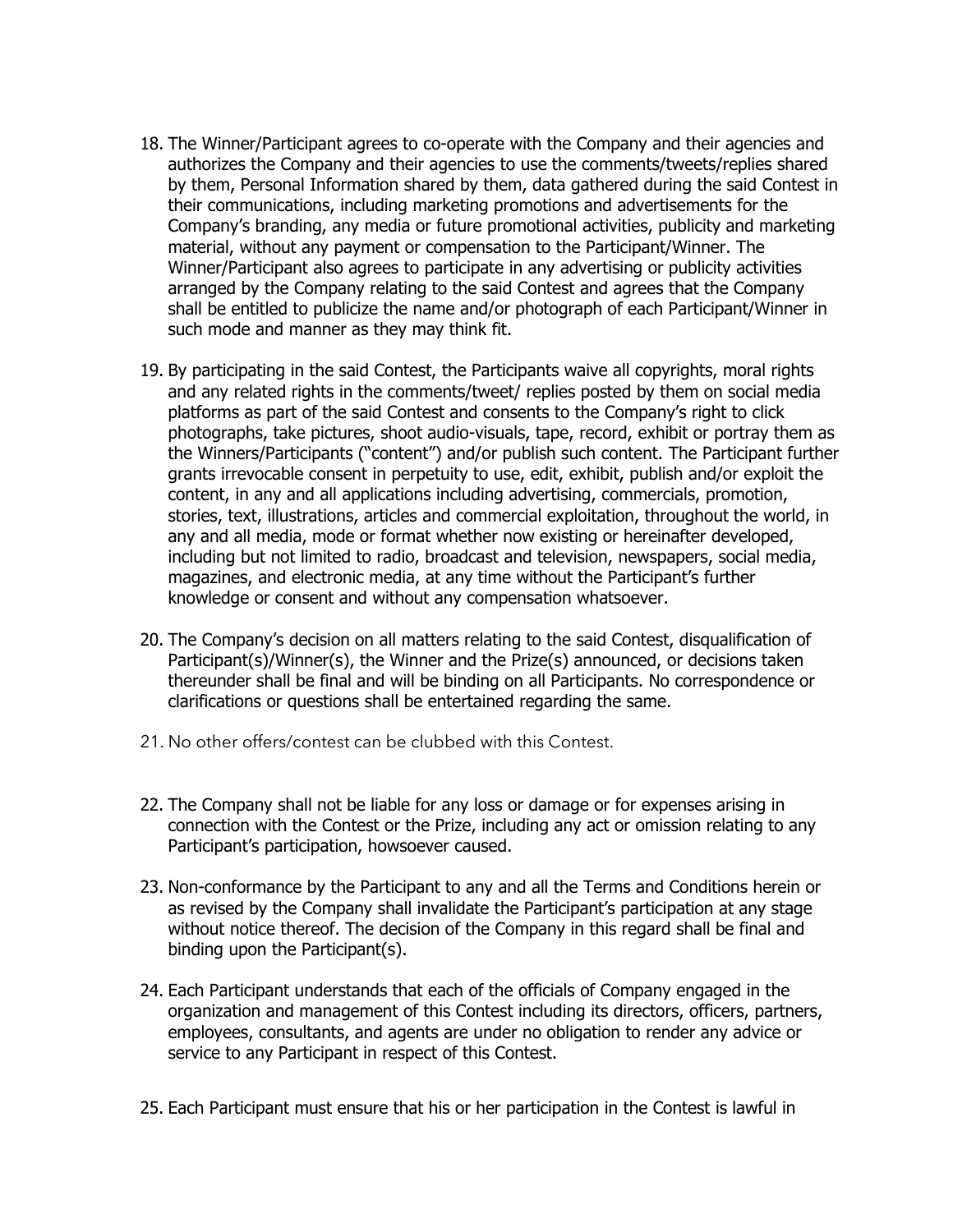accordance with the laws of India. Neither Company nor its representatives or agents shall be taken to make any representations, express or implied, as to the lawfulness of any Participant's participation in the Contest.

- 26. This Contest is in no way sponsored, endorsed or administered by, or associated with, Facebook or Twitter or Instagram. Any questions, comments or complaints regarding the Contest will be directed to Company, not to Facebook or Twitter or Instagram.
- 27. The Participant agrees that if due to any reason, whatsoever, beyond the control of Company the said Contest is cancelled or withdrawn or delayed, the Company cannot be held responsible and/or liable for the same.
- 28. The Company is not responsible for any errors or omissions in the terms and conditions contained herein. The Company makes no representations and disclaims all express, implied, and statutory warranties of any kind to the Participant(s) and/or any third party including, without limitation, warranties as to accuracy, timelines, completeness, merchantability or fitness for any particular purpose.
- 29. The Participant(s) and/or the Winner(s) shall not in any circumstances make any claims against the Company or its entities arising out of or relating to any and all costs, injuries, losses or damages of any kind, including without limitation, due to any technical faults (directly or indirectly), to the Participant(s) and/or the Winner(s) participation or non-participation in the Contest or any related activity.
- 30. By participating in the said Contest or accepting the Prize, the Participants/Winners agree that that they have no claims or actions against the Company, affiliates, directors, officers, employees or agents for any losses or injuries (including special, indirect and consequential losses) and all losses, damages, rights, claims and actions of any kind resulting from the Contest and acceptance of any Prize shall be solely borne by the Participant / Winner.
- 31. The Company is in no manner whatsoever responsible and/or shall not be held liable in any manner whatsoever, for any injury, loss, outrage, dissatisfaction, death, mental trauma caused to the Participant(s) and/or the Winner in any manner whatsoever or for any reason whatsoever in connection to the Contest and/or Prize.
- 32. The Company shall not be deemed to be in breach of any applicable law, rules and regulation in India including but not limited to the Do Not Disturb guidelines.
- 33. The Company reserves the right to extend, cancel, discontinue, prematurely withdraw, postpone, change, amend, alter or modify the Terms & Conditions governing the Contest or any part thereof, prospectively or retrospectively, at its discretion and without prior notice and/or, as may be required in view of business exigencies and/or statutory changes and the same shall be binding on the Participants of this Contest.
- 34. The Contest shall be governed by and construed in accordance with the applicable laws in India. All matters with respect to the Contest are subject to the jurisdiction of the